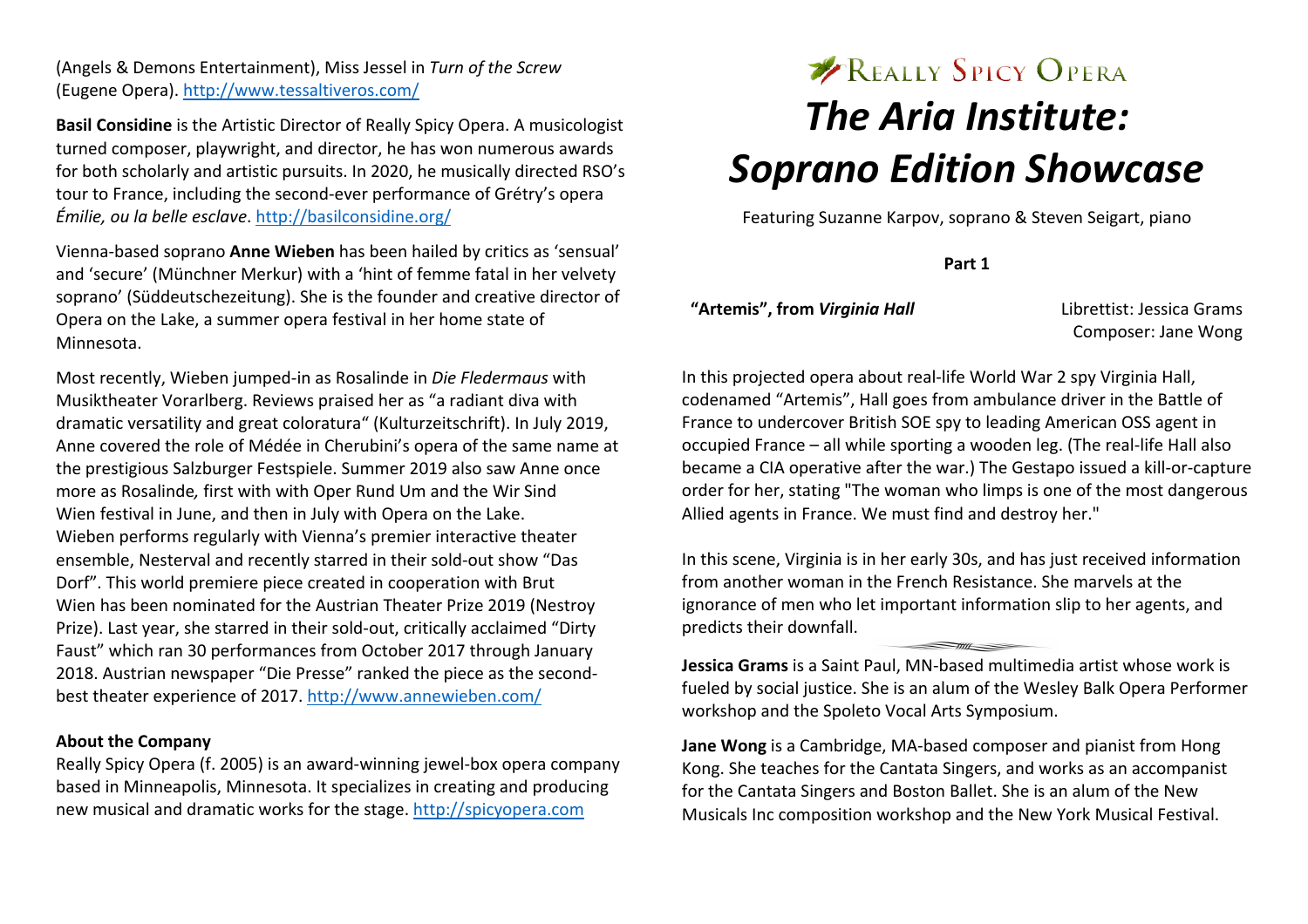# **"Rey's Aria", from** *Star Wars: The Last Jedi – The Opera*

Librettist: Caroline Cao Composer: SiHyun Uhm

In this imagined stage version of *Star Wars: The Last Jedi*, the Resistance is being wiped out by Supreme Leader Smoke's fleet. Rey and Kylo Ren have just teamed up to defeat Smoke and his guards in an epic battle. Kylo Ren makes an unexpected offer to Rey, suggesting that she join him in his plans to create a new world order – by force – for the galaxy.

**Caroline Cao** is a poet, playwright, and screenwriter based in the Greater Houston, TX area, with roots in Vietnam. She is an alum of BMCC Tribeca Performing Arts Center's Writers in Performance workshop.

**SiHyun Uhm** is a Rochester, NY-based composer, pianist, and multimedia producer. A native of Seoul, South Korea, her music has been performed by organizations such as the Riverside Symphony and Daegu MBC Orchestra.

# **"A Poet is a Painter", from** *Aphra Behn* Librettist: Jessica Grams

Composer: Nathan Scalise

Aphra Behn was the first English woman to succeed in a professional writing career. She was also a successful Royalist spy and one of the most prolific writers of the English Restoration, with 18 published plays and contemporaries who compared her favorably to Shakespeare.

In this projected opera, as in real life, Behn's financial success as a writer triumphed over considerable social stigmas about women in "men's fields". In this scene, Behn has just discovered that her latest play is being excoriated by critics on account of her being a woman, when she is stopped on the street by a "well-meaning admirer" who tries to engage her in a discussion about Shakespeare's *Hamlet*.

**Nathan Scalise** is a composer, pianist, and trombonist based in the New Haven, CT metro area. An alum of NYC SongSLAM and Choral Chameleon's Virtual Institute in Choral Arranging, he has written several musicals.

# **"What the Hell Just Happened?" / "Sharknado", from** *Sharknado the Opera: COVID Spring Break*

Librettist: Marcus Yi Composer: SiHyun Uhm

There are five films in the B-movie *Sharknado* franchise, in which tornados bring hungry sharks to shore to terrorize (and devour) attractive young men and women. In this imagined operatic adaptation, a group of college coeds with poor impulse control decide to visit the Florida beaches in the middle of the COVID outbreak. Nature has other ideas and sends sharkcarrying tornados their way.

In this scene, the wind-whipped sharks have devoured numerous nameless chorus members and left the stage spattered with blood and gore. More tragically, Faye's boyfriend has just been eaten in front of her. "What the hell just happened?" she asks.

**Marcus Yi** is a multitalented artist based in New York, NY. He has worked on more than 100 theatrical productions as writer, composer, director, performer, and more. He is an Indie Theater Now Playwright, and an inaugural member of the 92nd Street Y Musical Theater Development Lab Collective.

#### **"We Are Still Here", from** *Princess Peach's Ascension* Librettist: Jessica Grams Composer: Dina Pruzhansky

In this videogame-inspired opera sketch, Princess Peach of *Super Mario Brothers* and other fame has escaped from a series of princess-in-peril and other adventures starting Mario and Luigi. A party is thrown to celebrate Peach's induction into a group of female leaders, which Mario attends and assumes is a celebration of his own accomplishments. After he makes a very theatrical exit, Peach and the other women – all princesses – announce their plans for actual political reform.

**Dina Pruzhansky** is a New York, NY-based composer and pianist with roots in the former Soviet Union and Israel. She is an Alum of the BMI Advanced Musical Theater Workshop and was the liturgical composer-in-residence of Temple Israel of Northern Westchester and Temple Shalom (Dallas).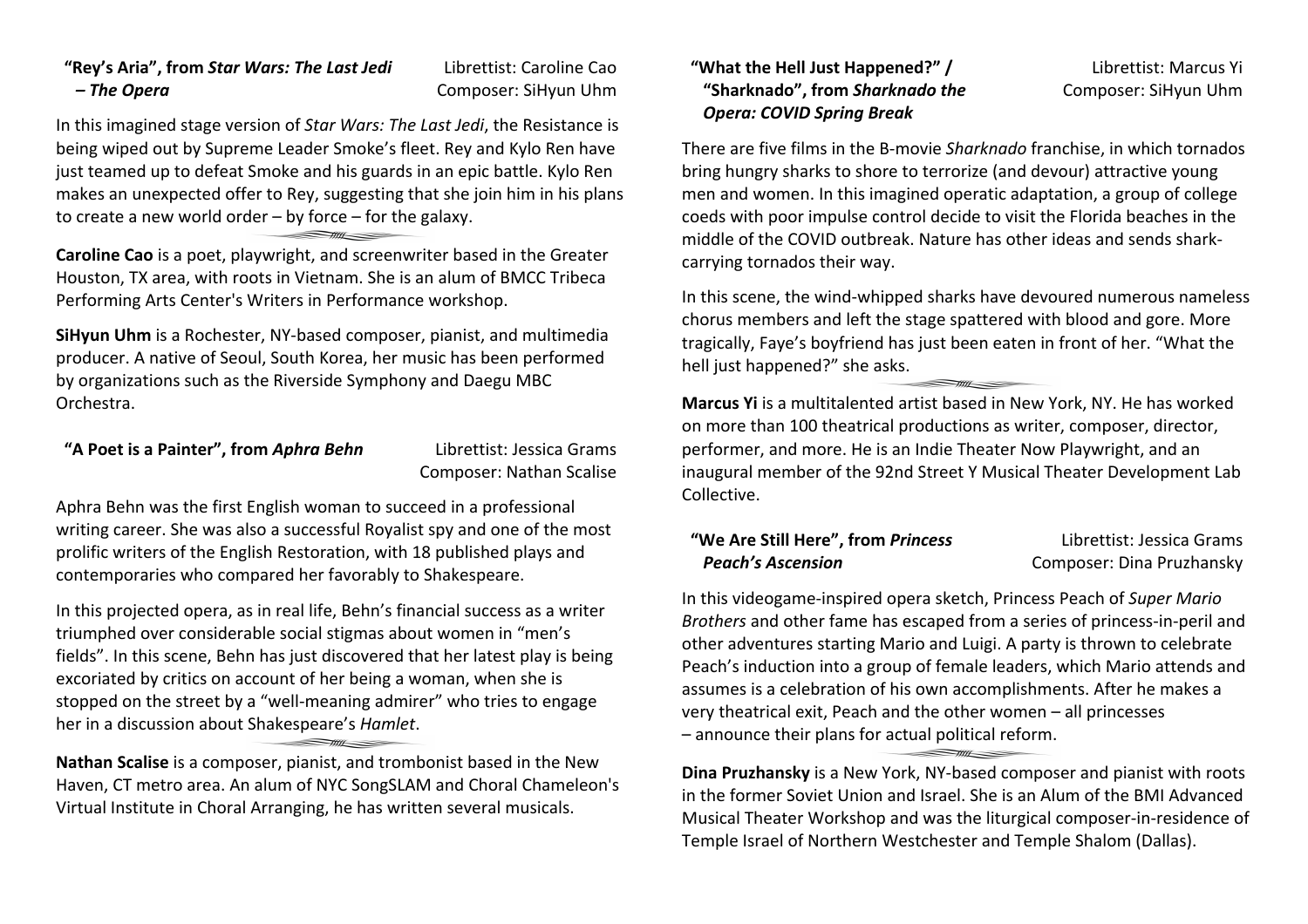## **"Carole Baskin's Confession", from** *Tiger King: The Opera*

Librettist: Caroline Cao Composer: Jane Wong

Everyone's favorite COVID streaming video treat *Tiger King: Murder, Mayhem, and Madness* has made its way to the operatic stage! In the original documentary series, private zoo operator Joe Exotic accused Carole Baskin, the infamous CEO of Big Cat Rescue, of killing her husband. No one was able to prove it, so was it slander...or insidious murder? In this aria, Carole is back…and ready to tell the audience her side of the story.

#### **Part 2**

### **"I Can Do Better", from** *Homecoming* Librettist: Marcus Yi

Composer: Dina Pruzhansky

In this sketched out opera, Ellie – a very successful entrepreneur – returns to her economically depressed hometown. She is reunited with Brad, her high school crush who absolutely humiliated her at the Homecoming dance many, many years ago. Brad's really let himself go – he's living in his mother's basement, unemployed, and a shadow of his football glory days. The town's not looking much better, and the Mayor and City Council beg Ellie to use some of her billions to bail out their economy.

Both Brad and the town embark on a whirlwind courtship of Ellie. In this scene, she responds to both of their proposals.

### **"What I Want", from** *Divas and Dragons* Librettist: Marcus Yi

Composer: Nathan Scalise

International opera star Nobiledonna Pryma arrives for a gig and discovers that all is not as it should be. She lays into the management, detailing the (unusual) artist rider that they had agreed to and listing what will happen if everything is not quickly made right.

**"Steak, Potatoes, and Greens", from**  *Suburban Dream*

Librettist: Marcus Yi Composer: Jane Wong

It is the 1950s: the economy is booming, and Donna and Robert have just moved into the brand-new suburb of Levittown, NY. Donna plays the model housewife, but has more than a crush on Robert's wartime buddy…their next-door neighbor, George. Rather than split with her husband, who she still loves, Donna dreams of having a relationship with both men. When Robert arrives home for dinner, Donna presents him with dinner…and a surprising proposal!

# **"Belinda's Resignation", from** *The Last Straw*

Librettist: Basil Considine Composer: SiHyun Uhm

Belinda is an overworked, underpaid, and highly exploited early/midcareer soprano singer at a mid-sized American opera company. She has put up with innumerable slights over the years, including management with wandering hands and plenty of everyday misogyny. However, on the eve of her big debut as a leading lady, she discovers something even worse: the company's star conductor has a habit of abusing children.

"Belinda's Resignation" is the Act I finale of *The Last Straw*. Belinda has reported the abuse to the Powers That Be, only to be told that she will be fired and replaced if she continues to "make a fuss". She decides to go ahead with the premiere – and then kills the conductor offstage with his own baton. She then proceeds to a private backstage reception with the Powers That Be to whom she reported the abuse. She leads the toast – but unbeknownst to them, Belinda has poisoned all the drinks.

As all of the abusive conductor's enablers collapse to the ground around her, choking, Belinda surveys the scene, a lighter in hand on a very flammable stage…

**Reprise: "A Poet is a Painter"** Librettist: Jessica Grams Composer: Nathan Scalise

**FND**